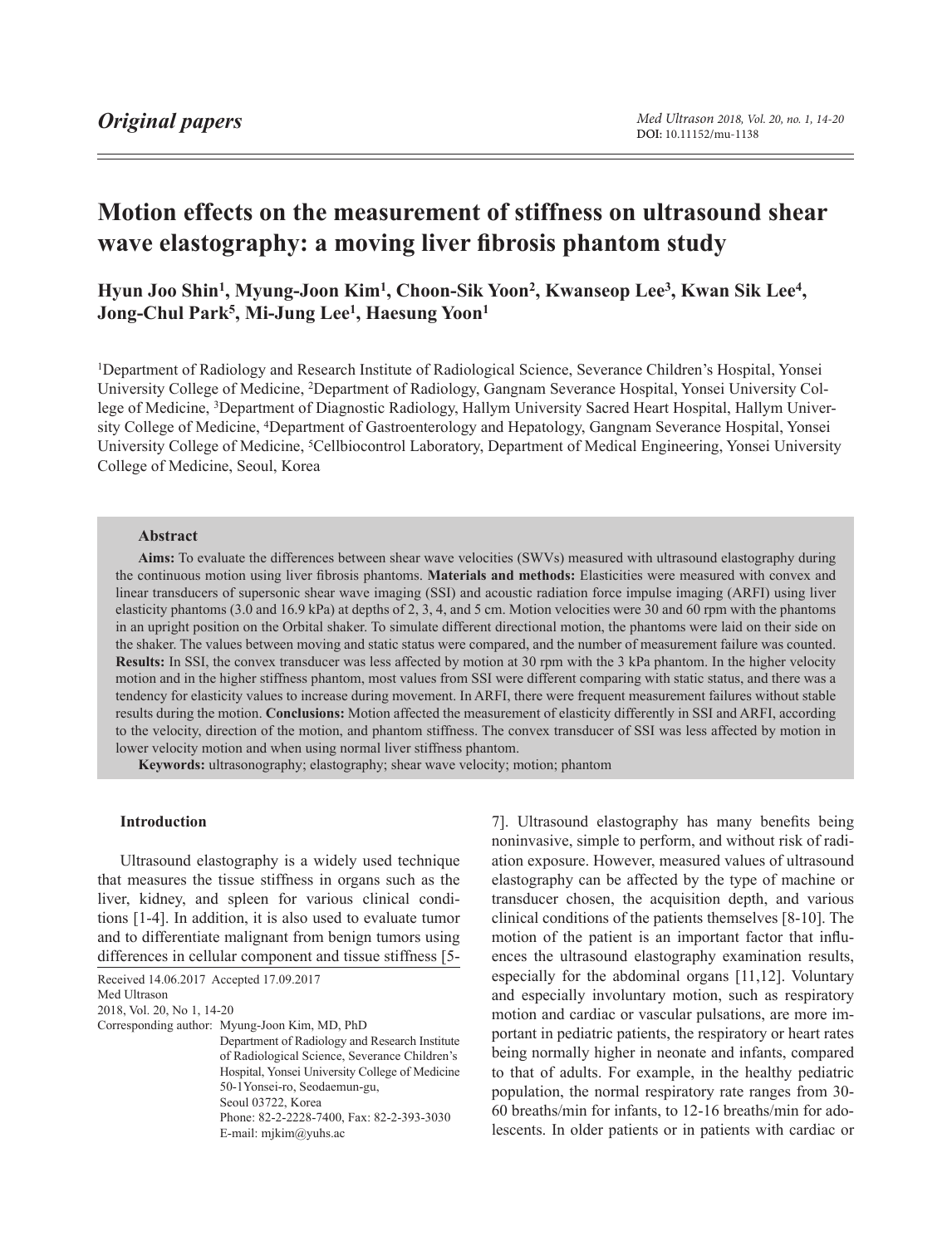respiratory diseases, difficulties in holding the breath during examination can contribute to limited utilization of the ultrasound elastography.

A recently published consensus recommended the breath-hold technique for ultrasound elastography examinations [13]. However, for infants and young children, and even sometimes for adults, it is usually not easy to maintain this recommendation during the examination. Therefore, to utilize the advantages of ultrasound elastography in these populations, it is essential to know how motion affects the measurement of shear wave velocities (SWVs). To our knowledge, only a few studies have been published which have focused on the effect of motion on the measurement of SWV [12,14,15]. However, most of the studies focused on the effects of specific breathing maneuvers after breath-holds but no study focused on the effect of continuous motion on two different ultrasound elastography techniques.

Therefore, the purpose of this study was to evaluate the effect of continuous motion on the measurement of SWV on ultrasound shear wave elastography (SWE) using moving liver fibrosis elastography phantoms.

#### **Materials and methods**

#### *Ultrasound SWE*

To perform SWE, two different ultrasound machines with different techniques were used.

The first technique was supersonic shear wave imaging (SSI, Aixplorer, SuperSonic Imagine, Aix-en-Provence, France) in which multiple acoustic radiation forces focusing at different depths in a large region-of-interest (ROI) generated a strong shear wave for measuring the stiffness quantitatively [10,16]. For SSI, 1-6 MHz low frequency convex and 2-10 MHz high frequency linear transducers were used. SWVs were measured until 20 valid values were obtained, each at 2, 3, 4, and 5 cm depths and the median value was considered for analysis. When the color map was put in the target depth, around shaped ROI was drawn in the color map in the moment when the color became homogeneous without artifact. The mean stiffness value of the ROI was automatically presented in kPa as the representative value (fig 1a). The measurement failure was defined when the color did not appear continuously within the map or did not appear homogeneously during the motion.

The second technique was virtual touch quantification (VTQ) technique of acoustic radiation force impulse imaging (ARFI, ACUSON S3000, Siemens Healthcare, Erlangen, Germany). In VTQ technique of ARFI, one shear wave velocity (m/sec) was measured quantitatively in a small ROI using a single push beam [10]. We used



**Fig 1.** Elasticity measurements at 4 cm depth using convex transducers in a 16.9 kPa phantom, velocity of 60 rpm, using (a) supersonic shear imaging (SSI) and (b) acoustic radiation force impulse imaging (ARFI) techniques.

1-6 MHz low frequency convex and 4-9 MHz high frequency linear transducers. For ARFI a small rectangular shaped ROI was put in the target depth without any color map. Measurements were also repeated until 20 valid values were obtained each for 2, 3, 4, and 5 cm depths and the median value was used. The value in m/sec was automatically presented in the ROI (fig 1b). The values in m/sec were then converted to values in kPa using the equation:  $E=3*(SWV)^2$ , for which the E is Young's modulus in kPa, and SWV is in m/sec [8,10]. Failure was assumed when measured values appeared as X.XX m/ sec, instead of as any nominal values. The percentages of measurement failures during the obtaining of the 20 valid values were calculated in each condition.

# *Phantoms and motion simulation*

Liver fibrosis elasticity phantoms (The Shear Wave Liver Fibrosis Phantom, model 039, CIRS, Norfolk, Virginia, USA) of two known custom-made stiffness of 3.0 and 16.9 kPa were used. To simulate regular and continuous motion, the Orbital Shaker (SH30, 11.8" X 11.8" Platform with Timer, FinePCR, Korea) was used. This shaker was used in laboratories to mix fluids, but we used it for this experiment because of its regular, horizontal and circular motion.

First, the phantom was put on the table of the shaker in upright position (1) at a velocity of 30 rpm, which is the lowest velocity of the Shaker. After that, the velocity was (2) increased to 60 rpm with the phantom in the same position to replicate the diverse respiratory rates of young children. (3) Next, to simulate different anteroposterior directional motion toward the transducers, the phantom was laid on its side on the table of the shaker at a velocity of 30 rpm (fig 2). Because the phantoms were cylindrical in shape, two sponges were put on each side of the phantom to secure it during motion. This attempt to replicate different directional motion was made because when performing real-life SWE for the liver, not only supero-inferior directional motion, but also anteroposterior directional motion is applied toward the transducers due to the diaphragmatic motion.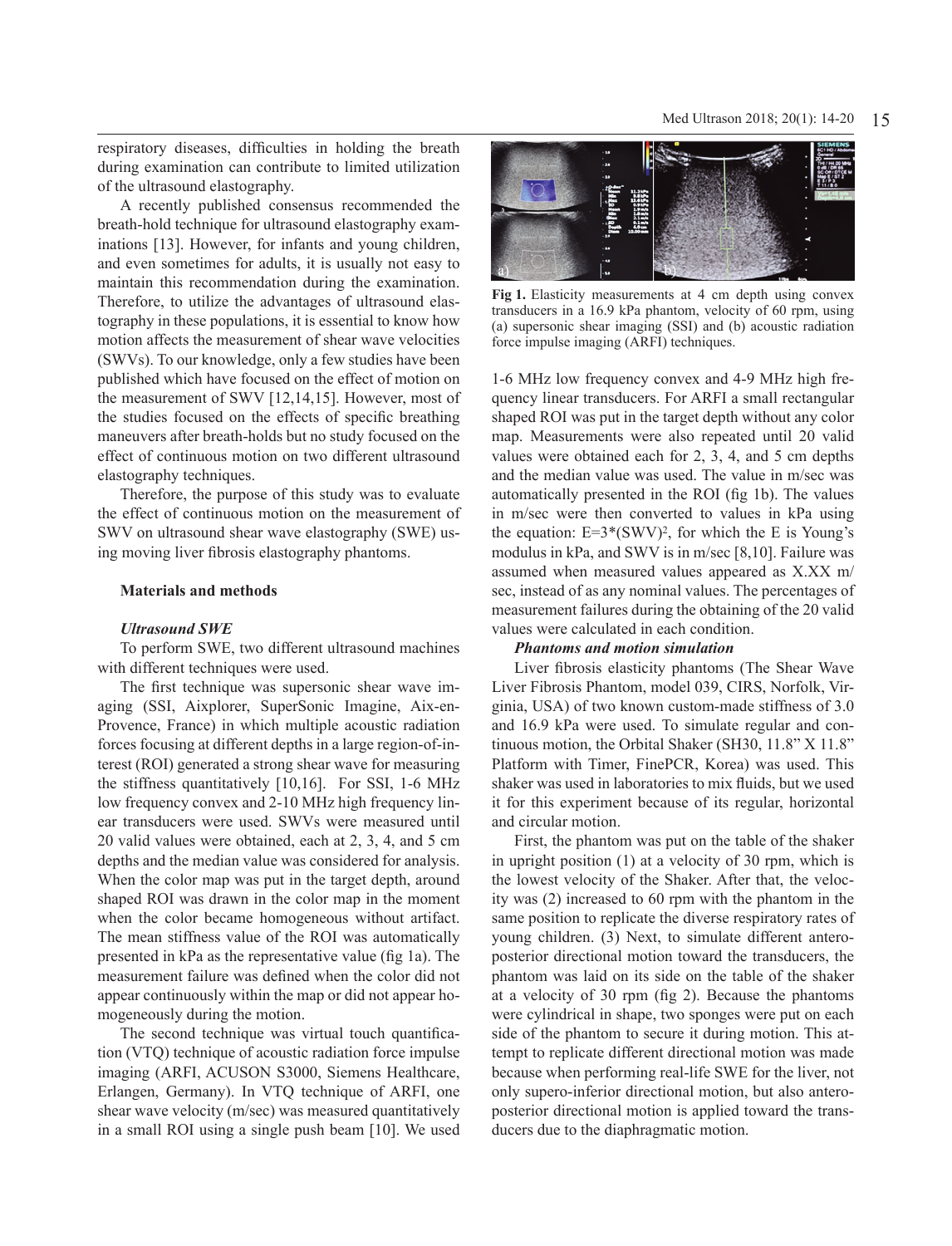

**Fig 2.** To simulate a regular motion, the liver fibrosis elasticity phantoms of 3 and 16.9 kPa were put on the table of the Orbital Shaker: a) the phantom was put in upright position at the velocity of 30 rpm and 60 rpm, to measure the SWVs during horizontal circular motion in an effort to replicate the respiratory rates of children; b) the phantom was laid on its side to create different directional motion at the velocity of 30 rpm, in an effort to replicate different directional motion toward the transducers as is seen with respiration.

#### *Statistical analysis*

Statistical analysis was performed using SPSS version 20.0.0 (IBM Corp., Armonk, NY, USA). From the twenty measurements, median values with quartile 1 (Q1) and quartile 3 (Q3) were calculated. The Wilcoxon signed-rank test was used to compare the values between moving and static status for each depth. A p-value less than 0.05 was considered to be statistically significant.

#### **Results**

# *Comparison of the elasticities between moving and static status*

With the phantoms in an upright position at the lowest velocity of 30 rpm, SWVs were not significantly different between the moving and static status when the convex transducer of SSI was used on the 3 kPa phantom. In 16.9 kPa phantom, the values were different between the moving and static status using the convex transducer of SSI. The linear transducer showed significant different results using both phantoms. In addition, the elasticities in moving status tended to be higher than those in the static status on both phantoms using SSI. When using the convex transducer of ARFI, elasticity values were unexpectedly not obtained in 2 and 3 cm depths of the 3 kPa phantom, with repeated measurement failures. In addition, values were not obtained at 5 cm depth with the linear transducer, because the ROI box could not be positioned more than 4 cm depth. In 4 cm depth using the convex transducer of ARFI, the values were not significantly different between the moving and static status, regardless of phantom stiffness. In addition, the values were not different for the 2 cm depth of the 3 kPa phantom, with the linear transducer and the 2 cm depth of the16.9 kPa phantom, with the convex transducer of ARFI. There was no tendency for velocities to increase in the moving status compared to the static status using ARFI. Other values were all significantly different between the moving and static status (Table I).

When the velocity was increased to 60 rpm with the phantoms in an upright position most of the values from SSI were significantly different between the moving and static status, except for those attained at 3 cm depth of the 3 kPa phantom, with the linear transducer and at 2 cm depth of the 16.9 kPa phantom, with the convex transducer. Using ARFI, the values were also not different between the moving and static status for the 2 cm depth

Table I. Comparison of the elasticities between moving and static status in 30 rpm velocity of the motion

| <b>Phantom</b> | <b>Transducer</b> | Depth<br>(cm)  | <b>SSI</b>          |                     |         | <b>ARFI</b>        |                         |         |
|----------------|-------------------|----------------|---------------------|---------------------|---------|--------------------|-------------------------|---------|
|                |                   |                | moving              | static              | p-value | moving             | static                  | p-value |
| $3$ kPa        | Convex            | 2              | $2.1(1.9-2.5)$      | $2.0(1.9-2.0)$      | 0.064   |                    |                         |         |
|                |                   | 3              | $2.2(1.9-2.6)$      | $2.0(1.6-2.3)$      | 0.140   |                    |                         |         |
|                |                   | 4              | $2.3(2.1 - 2.7)$    | $2.1(1.9-2.5)$      | 0.154   | $1.8(1.6-2.2)$     | $1.4(1.4-5.4)$          | 0.198   |
|                |                   | 5              | $2.5(1.7-3.0)$      | $2.0(1.7-2.6)$      | 0.148   | $1.8(1.5-2.7)$     | $1.5(1.3-1.5)$          | 0.002   |
|                | Linear            | $\overline{2}$ | $2.2(2.1-2.9)$      | $1.6(1.5-1.8)$      | < 0.001 | $1.8(1.6-2.1)$     | $1.5(1.4-4.4)$          | 0.717   |
|                |                   | 3              | $2.3(2.1 - 2.7)$    | $1.6(1.5-1.7)$      | < 0.001 | $1.6(1.3-1.9)$     | $1.4(1.3-1.4)$          | 0.006   |
|                |                   | $\overline{4}$ | $2.8(2.3-3.5)$      | $1.6(1.6-1.7)$      | < 0.001 | $2.1(1.6-2.6)$     | $1.8(1.5-1.9)$          | 0.021   |
|                |                   | 5              | $5.0(3.6-6.0)$      | $1.6(1.5-1.8)$      | < 0.001 |                    |                         |         |
| 16.9 kPa       | Convex            | 2              | $13.6(12.8-15.3)$   | $12.1(12.0-12.2)$   | 0.001   | $11.9(9.6 - 13.1)$ | $12.0(11.9-12.1)$ 0.616 |         |
|                |                   | 3              | $14.8(13.2 - 16.9)$ | $10.8(10.7-11.0)$   | < 0.001 | $9.9(6.7 - 11.7)$  | $12.0(11.9-12.5)$ 0.001 |         |
|                |                   | 4              | $13.1(11.9-16.5)$   | $10.8(10.8-10.9)$   | 0.002   | $11.2(5.0-18.3)$   | $13.1(13.0-13.2)$ 0.550 |         |
|                |                   | 5              | $16.0(13.7-17.8)$   | $10.2(10.2 - 10.4)$ | < 0.001 | $2.2(1.8-5.3)$     | $12.4(11.9-12.6)$       | < 0.001 |
|                | Linear            | $\overline{2}$ | $10.8(10.4-11.6)$   | $9.8(9.8-9.8)$      | < 0.001 | $4.7(3.5 - 7.5)$   | $9.6(9.5-9.7)$          | < 0.001 |
|                |                   | 3              | $11.6(11.1-12.9)$   | $9.9(9.9-9.9)$      | < 0.001 | $2.7(2.0-4.4)$     | $9.5(9.2-9.7)$          | < 0.001 |
|                |                   | $\overline{4}$ | $15.1(12.7-18.0)$   | $10.3(10.2 - 10.3)$ | < 0.001 | $2.6(1.5-4.7)$     | $5.4(5.2-6.2)$          | 0.021   |
|                |                   | 5              | $15.6(12.7 - 22.2)$ | $10.3(9.7-11.1)$    | < 0.001 |                    |                         |         |

The values are presented as median (Q1-Q3) in kPa.SSI – supersonic shear wave imaging; ARFI – acoustic radiation force impulse.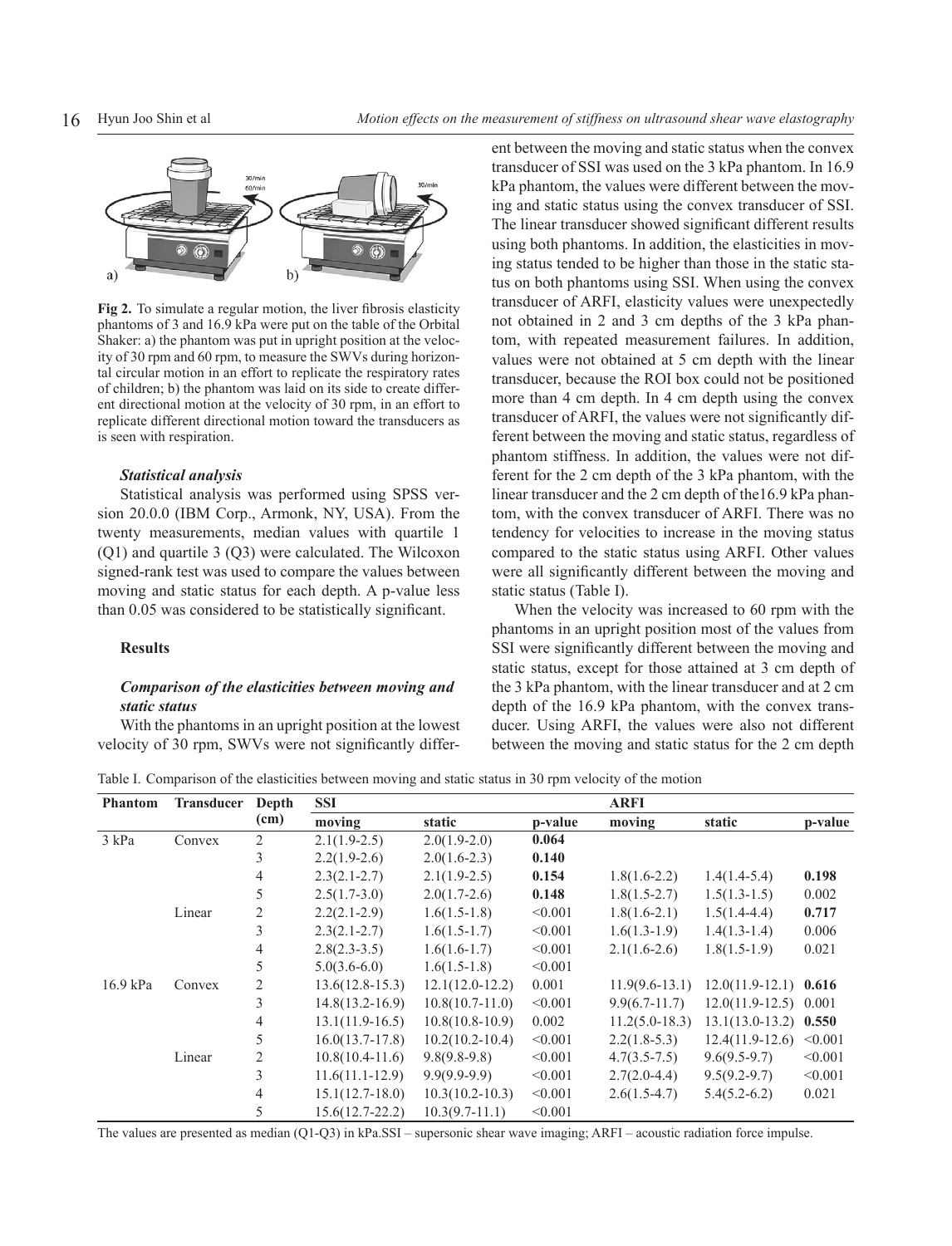of the 3 kPa phantom, with the linear transducer and for the 2 cm depth of the 16.9 kPa phantom, with the convex transducer. There was no tendency for velocities to increase in the moving status compared to static status for both SSI and ARFI (Table II).

With the phantoms laid on their sides at the velocity of 30 rpm the values attained with the use of the convex transducer of SSI were not significantly different between the moving and static status in all depths of the 3 kPa phantom, as were the values found with the phantom in an upright position. In comparison, most of the values

found with SSI for the 16.9 kPa phantom were significantly different according to transducer and depth. Values tended to be higher in the moving status, compared to those of the static status using SSI, similar to the trend observed when the phantoms were in an upright position. Using ARFI, the values were not significantly different for the 4 cm depth using the convex and linear transducers on the 3 kPa phantom. In addition, the values were not different for the 2 cm depth of the 3 kPa phantom with the linear transducer, and for the 3cm depth of the 16.9 kPa phantom with the convex transducer in ARFI (Table III).

Table II. Comparison of the elasticities between moving and static status in 60 rpm velocity of the motion

| <b>Phantom</b> | <b>Transducer</b> | Depth          | SSI                 |                     |         | <b>ARFI</b>        |                           |         |
|----------------|-------------------|----------------|---------------------|---------------------|---------|--------------------|---------------------------|---------|
|                |                   | (cm)           | moving              | static              | p-value | moving             | static                    | p-value |
| 3 kPa          | Convex            | $\overline{2}$ | $1.4(1.1-1.6)$      | $2.0(1.9-2.0)$      | < 0.001 |                    |                           |         |
|                |                   | 3              | $1.4(1.2-1.5)$      | $2.0(1.6-2.3)$      | < 0.001 |                    |                           |         |
|                |                   | 4              | $1.4(1.2-1.6)$      | $2.1(1.9-2.5)$      | < 0.001 | $1.6(1.3-1.8)$     | $1.4(1.4-5.4)$            | 0.023   |
|                |                   | 5              | $1.5(1.4-1.7)$      | $2.0(1.7-2.6)$      | 0.002   | $1.5(1.3-1.6)$     | $1.5(1.3-1.5)$            | 0.275   |
|                | Linear            | $\overline{c}$ | $1.3(1.2-1.4)$      | $1.6(1.5-1.8)$      | 0.002   | $1.8(1.5-2.4)$     | $1.5(1.4-4.4)$            | 0.702   |
|                |                   | 3              | $1.6(1.3-2.0)$      | $1.6(1.5-1.7)$      | 0.750   | $1.4(1.4-1.6)$     | $1.4(1.3-1.4)$            | 0.038   |
|                |                   | 4              | $2.3(1.8-2.8)$      | $1.6(1.6-1.7)$      | 0.002   | $1.7(1.3-2.1)$     | $1.8(1.5-1.9)$            | 0.481   |
|                |                   | 5              | $3.6(2.4-5.2)$      | $1.6(1.5-1.8)$      | < 0.001 |                    |                           |         |
| 16.9 kPa       | Convex            | 2              | $12.9(11.4-15.2)$   | $12.1(12.0-12.2)$   | 0.086   | $10.7(9.6 - 13.3)$ | $12.0(11.9-12.1)$ 0.232   |         |
|                |                   | 3              | $13.1(11.6-14.6)$   | $10.8(10.7-11.0)$   | < 0.001 | $8.4(7.1-11.1)$    | $12.0(11.9-12.5)$ < 0.001 |         |
|                |                   | 4              | $14.1(11.6-17.0)$   | $10.8(10.8-10.9)$   | < 0.001 | $5.9(3.7-12.0)$    | $13.1(13.0-13.2)$ 0.001   |         |
|                |                   | 5              | $17.7(15.7 - 20.3)$ | $10.2(10.2 - 10.4)$ | < 0.001 | $2.2(1.5-3.3)$     | $12.4(11.9-12.6)$ 0.002   |         |
|                | Linear            | 2              | $12.4(10.9-14.0)$   | $9.8(9.8-9.8)$      | 0.001   | $3.7(1.6 - 7.5)$   | $9.6(9.5-9.7)$            | < 0.001 |
|                |                   | 3              | $12.8(11.5-14.1)$   | $9.9(9.9-9.9)$      | < 0.001 | $5.8(4.0-7.6)$     | $9.5(9.2-9.7)$            | < 0.001 |
|                |                   | $\overline{4}$ | $15.2(13.7-18.4)$   | $10.3(10.2 - 10.3)$ | < 0.001 | $2.6(1.7-6.2)$     | $5.4(5.2-6.2)$            | 0.006   |
|                |                   | 5              | $21.1(15.8-25.2)$   | $10.3(9.7-11.1)$    | < 0.001 |                    |                           |         |

The values are presented as median (Q1-Q3) in kPa. SSI – supersonic shear wave imaging; ARFI – acoustic radiation force impulse.

|  | Table III. Comparison of the elasticities between moving and static status in 30 rpm velocity with phantoms laid on its side. |  |  |  |  |
|--|-------------------------------------------------------------------------------------------------------------------------------|--|--|--|--|
|--|-------------------------------------------------------------------------------------------------------------------------------|--|--|--|--|

| <b>Phantom</b> | <b>Transducer</b> | Depth          | <b>SSI</b>          |                     |         | <b>ARFI</b>      |                         |         |
|----------------|-------------------|----------------|---------------------|---------------------|---------|------------------|-------------------------|---------|
|                |                   | (cm)           | moving              | static              | p-value | moving           | static                  | p-value |
| 3 kPa          | Convex            | $\overline{2}$ | $1.9(1.7-2.1)$      | $2.0(1.9-2.0)$      | 0.643   |                  |                         |         |
|                |                   | 3              | $2.1(1.7-2.7)$      | $2.0(1.6-2.3)$      | 0.268   |                  |                         |         |
|                |                   | $\overline{4}$ | $2.2(2.0-2.7)$      | $2.1(1.9-2.5)$      | 0.303   | $1.6(1.5-1.8)$   | $1.4(1.4-5.4)$          | 0.126   |
|                |                   | 5              | $2.3(1.7-2.9)$      | $2.0(1.7-2.6)$      | 0.266   | $1.6(1.4-2.1)$   | $1.5(1.3-1.5)$          | 0.004   |
|                | Linear            | 2              | $1.8(1.3-2.3)$      | $1.6(1.5-1.8)$      | 0.304   | $1.6(1.6-2.0)$   | $1.5(1.4-4.4)$          | 0.837   |
|                |                   | 3              | $1.8(1.5-2.9)$      | $1.6(1.5-1.7)$      | 0.055   | $1.8(1.6-2.0)$   | $1.4(1.3-1.4)$          | < 0.001 |
|                |                   | $\overline{4}$ | $2.3(1.8-3.1)$      | $1.6(1.6-1.7)$      | < 0.001 | $1.8(1.4-2.4)$   | $1.8(1.5-1.9)$          | 0.526   |
|                |                   | 5              | $3.8(2.6-5.0)$      | $1.6(1.5-1.8)$      | < 0.001 |                  |                         |         |
| 16.9 kPa       | Convex            | $\overline{2}$ | $12.8(11.2 - 14.1)$ | $12.1(12.0-12.2)$   | 0.117   | $9.0(7.9-11.9)$  | $12.0(11.9-12.1)$ 0.008 |         |
|                |                   | 3              | $13.2(12.8-14.4)$   | $10.8(10.7-11.0)$   | < 0.001 | $10.9(9.8-13.2)$ | $12.0(11.9-12.5)$ 0.279 |         |
|                |                   | $\overline{4}$ | $15.8(14.3 - 17.1)$ | $10.8(10.8-10.9)$   | < 0.001 | $7.9(4.7-14.1)$  | 13.1(13.0-13.2) 0.021   |         |
|                |                   | 5              | $19.2(15.3 - 22.0)$ | $10.2(10.2 - 10.4)$ | < 0.001 | $9.8(2.7-13.9)$  | $12.4(11.9-12.6)$       | 0.067   |
|                | Linear            | 2              | $11.1(10.4-11.9)$   | $9.8(9.8-9.8)$      | < 0.001 | $3.5(1.7-7.8)$   | $9.6(9.5-9.7)$          | < 0.001 |
|                |                   | 3              | $13.1(11.3-14.5)$   | $9.9(9.9-9.9)$      | < 0.001 | $5.0(3.8-8.6)$   | $9.5(9.2-9.7)$          | < 0.001 |
|                |                   | $\overline{4}$ | $15.7(13.2 - 18.1)$ | $10.3(10.2 - 10.3)$ | < 0.001 | $2.1(1.6-5.0)$   | $5.4(5.2-6.2)$          | 0.006   |
|                |                   | 5              | $19.1(15.0 - 25.8)$ | $10.3(9.7-11.1)$    | < 0.001 |                  |                         |         |

The values are presented as median (Q1-Q3) in kPa. SSI – supersonic shear wave imaging; ARFI – acoustic radiation force impulse.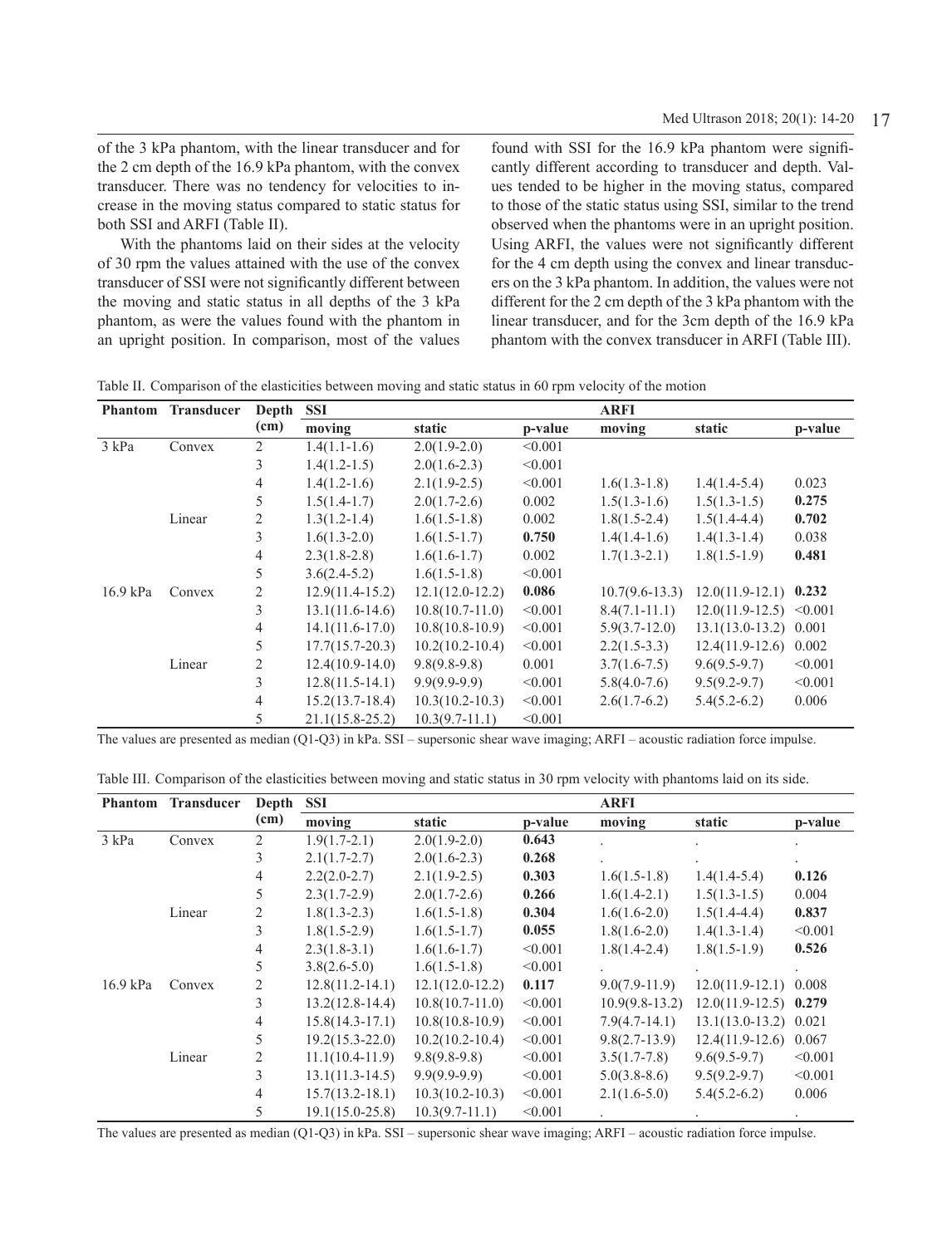#### *Measurement failure*

There was no measurement failure using SSI during the moving and static status. The nominal values were presented at each acquisition using SSI. However, when using ARFI, values were unexpectedly not obtained in 2 and 3 cm depths of the 3 kPa phantom with the convex transducer and higher failure rates were observed during the twenty repeat measurements of the acquisitions. In addition, there were frequent measurement failures using ARFI, especially in the moving status (Table IV).

Table IV. Measurement failure during the twenty repeats of acquisition using ARFI

| <b>Method</b> | <b>Phantom</b> | Trans- | Depth                   | <b>ARFI</b>      |                  |  |
|---------------|----------------|--------|-------------------------|------------------|------------------|--|
|               |                | ducer  |                         | moving           | static           |  |
| 30 rpm        | 3 kPa          | Convex | 4                       | 10(33.3)         | $\boldsymbol{0}$ |  |
|               |                |        | 5                       | 4(16.7)          | $\boldsymbol{0}$ |  |
|               |                | Linear | $\overline{c}$          | 20(50)           | 1(4.8)           |  |
|               |                |        | 3                       | 8(28.6)          | $\boldsymbol{0}$ |  |
|               |                |        | $\overline{4}$          | 13 (39.4)        | $\boldsymbol{0}$ |  |
|               | 16.9 kPa       | Convex | $\overline{c}$          | $\overline{0}$   | $\boldsymbol{0}$ |  |
|               |                |        | $\overline{\mathbf{3}}$ | 3(13)            | $\overline{0}$   |  |
|               |                |        | $\overline{4}$          | 6(23.1)          | $\boldsymbol{0}$ |  |
|               |                |        | 5                       | 11(35.5)         | $\boldsymbol{0}$ |  |
|               |                | Linear | $\overline{c}$          | 25(>50)          | $\boldsymbol{0}$ |  |
|               |                |        | 3                       | 9(31)            | $\mathbf{0}$     |  |
|               |                |        | $\overline{4}$          | 25 (>50)         | $\boldsymbol{0}$ |  |
| $60$ rpm      | 3 kPa          | Convex | $\overline{4}$          | 8(28.6)          | $\overline{0}$   |  |
|               |                |        | 5                       | $\theta$         | $\overline{0}$   |  |
|               |                | Linear | $\overline{c}$          | 16(44.4)         | 1(4.8)           |  |
|               |                |        | 3                       | 2(9.1)           | 0                |  |
|               |                |        | $\overline{4}$          | 14(41.2)         | $\overline{0}$   |  |
|               | 16.9 kPa       | Convex | $\overline{c}$          | $\overline{0}$   | $\overline{0}$   |  |
|               |                |        | $\overline{3}$          | $\overline{0}$   | $\overline{0}$   |  |
|               |                |        | $\overline{4}$          | 7(25.9)          | $\overline{0}$   |  |
|               |                |        | 5                       | 10(33.3)         | $\boldsymbol{0}$ |  |
|               |                | Linear | $\overline{c}$          | 13 (56.5)        | $\boldsymbol{0}$ |  |
|               |                |        | 3                       | 4(16.7)          | $\boldsymbol{0}$ |  |
|               |                |        | $\overline{4}$          | 8(28.6)          | $\boldsymbol{0}$ |  |
| Phantom       | 3 kPa          | Convex | $\overline{4}$          | 12(37.5)         | $\boldsymbol{0}$ |  |
| laid on       |                |        | 5                       | $\overline{0}$   | $\boldsymbol{0}$ |  |
| its side      |                | Linear | $\overline{c}$          | 17 (45.9)        | 1(4.8)           |  |
|               |                |        | 3                       | 3(13)            | $\overline{0}$   |  |
|               |                |        | $\overline{4}$          | 10(33.3)         | $\overline{0}$   |  |
|               | 16.9 kPa       | Convex | $\overline{c}$          | 1(4.8)           | $\overline{0}$   |  |
|               |                |        | 3                       | 1(4.8)           | $\overline{0}$   |  |
|               |                |        | $\overline{4}$          | 4(16.7)          | $\boldsymbol{0}$ |  |
|               |                |        | 5                       | 4(16.7)          | $\boldsymbol{0}$ |  |
|               |                | Linear | $\overline{c}$          | 13 (39.4)        | $\boldsymbol{0}$ |  |
|               |                |        | $\overline{3}$          | $\boldsymbol{0}$ | $\overline{0}$   |  |
|               |                |        | $\overline{4}$          | 11(35.5)         | $\boldsymbol{0}$ |  |

The percentages of failure measurements until obtaining 20 valid values are presented in the parenthesis. ARFI – acoustic radiation force impulse.

#### **Discussions**

It is difficult to make pediatric patients hold their breath for even a brief amount of time during the ultrasound examinations. Many adults also have difficulties in holding their breath during repeated measurements of elasticities. Therefore, to take advantage of the benefits of ultrasound elastography, it is crucial to know the effects of the continuous motion, such as respiratory and cardiac motions, on elasticity measurement. In addition, knowledge on the effect of motion on different machines, transducers and acquisition depths is useful to fully understand and interpret examination results.

There have been a few studies which have focused on the effect that the breathing method has on the measurement of tissue stiffness. Goertz et al [14] studied the influence of specific breathing maneuvers while measuring liver elasticity using ARFI and concluded that there were no significant differences in liver elasticity during deep inspiration, deep expiration, and the Valsalva maneuver. Karlas et al [12] measured the spleen stiffness in two different respiratory positions (breath-hold after expiration and deep inspiration). They found that deep inspiration increased spleen stiffness in both healthy and cirrhotic subjects and mentioned that the standardization of the respiratory position was necessary [12]. However, these two studies focused on the effects of specific breathing maneuvers after breath-holds. The Society of Radiologists in Ultrasound stated that a shallow breath-hold was needed to obtain the best ultrasound elastography examination results, which means that patients have to hold their breath for a few seconds [13].

In this study, we attempted to simulate respiratory motion by using different velocities and directions of motion toward the transducers. Even though the combined circular motion of the Orbital Shaker was different from the pure respiratory motion, we tried to imitate the diverse velocities and compound directions of continuous respiration as much as possible. Therefore, the effect of motion on elasticity measurement was different according to the machine. In SSI, when motion was applied on the lower stiffness phantom (3 kPa, which represented normal liver stiffness) at a lower velocity (30 rpm), the convex transducer of SSI was less affected by motion, regardless of the acquisition depth and the direction of the motion. Secondly, for the lower velocity motion, elasticity values showed a tendency to increase during the movement status than during the static status on SSI, regardless of the direction of the motion. Thirdly, most of the elasticity values changed in the moving status when the velocity or stiffness was increased to 60 rpm or to 16.9 kPa (the phantom which represented fibrosis of the liver).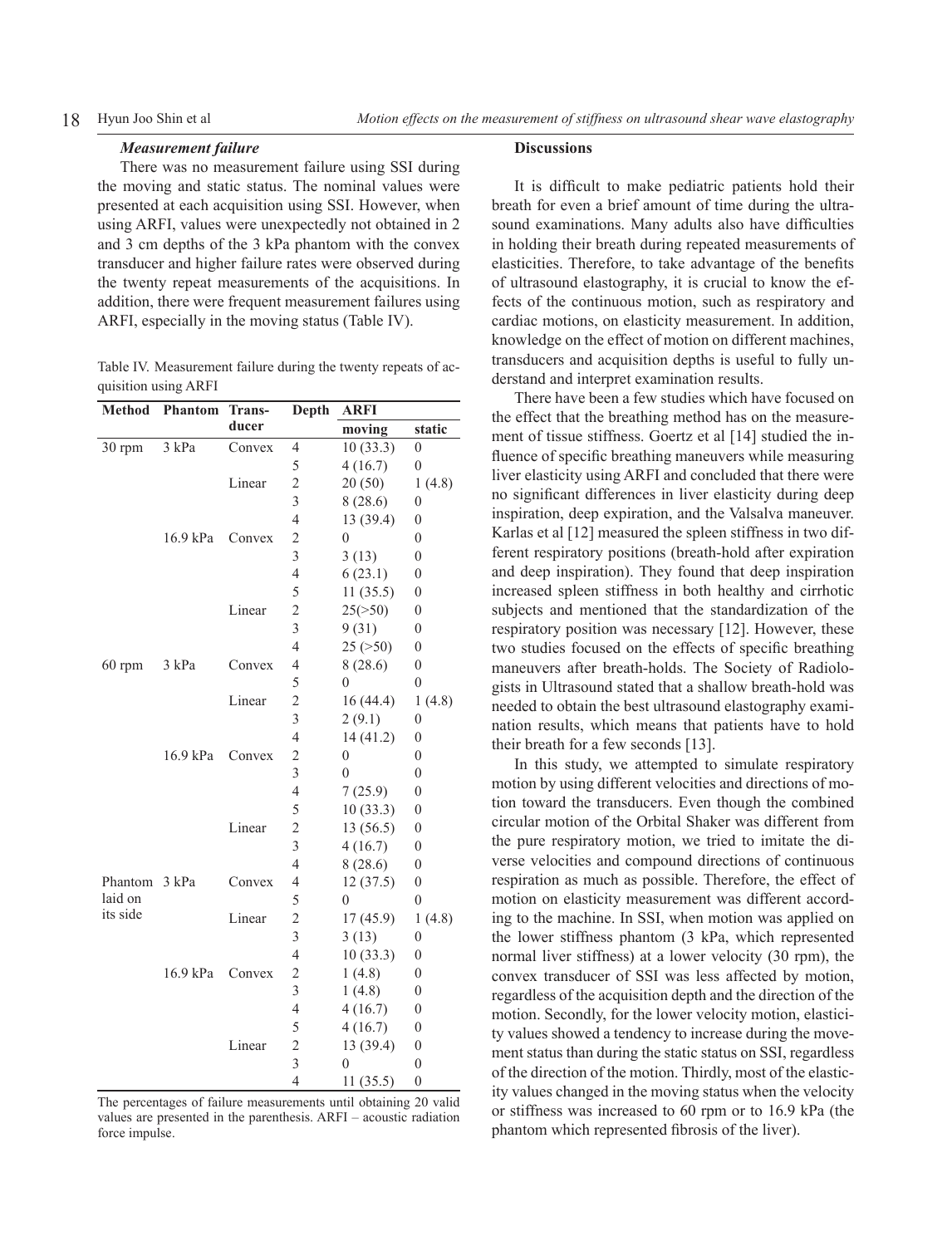Therefore, we could assume that, in SSI, the convex transducer is more stable for slowly moving subjects with lower stiffness. Even though 30 rpm was the lowest velocity that was applied in this study, most respiratory motions are under 30 breaths/min for the general population, with neonates being the exception. So, we could conclude that most respiratory motion will not influence elasticity values when using the convex transducer of SSI on the lower stiffness phantom. In addition, when the values in the moving status were within normal range according to the liver fibrosis grade, the values in the static status were also within the normal range of liver fibrosis, because the values in the static status were lower than the values inthe moving status in SSI. However, the values in the moving status were significantly different in the higher velocity motion or in the stiff phantoms when using SSI, even though the values were obtained without measurement failures. Gennisson et al [17] also mentioned that SSI could be sensitive to motion because of its ultrafast imaging speed, despite the acquisition of the values being done in less than 30 milliseconds.

With ARFI, it was hard to define a specific transducer which was constantly stable during motion in various conditions. In addition, it was not easy to obtain nominal values itself especially in the moving status due to the frequent measurement failures. Because ARFI uses a single push beam to measure SWV, it can be harder to measure values in the moving status comparing with SSI, which uses multiple axial beams in a wide ROI.

A recent study using only the convex transducer of SSI showed that the liver elasticities were similar between free breathing and apnea status in homogeneous liver parenchyma of patients, and the values were not different between the static and moving status using phantom [15]. These results were constant as in our study, using the convex transducer of SSI in the lower stiffness phantom at the lower velocity motion. They found that the apnea could lead to increased elasticity values than in the moving status because a Valsalva maneuver during apnea status could lead to increased hepatic blood flow and increased hepatic stiffness consequently. However, in our study, elasticities in moving status tended to be higher than those in the static status on both phantoms using SSI. From these discrepancies, we could suggest that the elasticity measurement in forced breath-holding could lead to more inaccurate results than in the shallow regular breathing status by hepatic congestion during the Valsalva maneuver.

There are several limitations in this study. First, this study was an experimental phantom study. We used 3 and 16.9 kPa phantoms to represent the normal and fibrotic range of liver stiffness. However, the heterogene-

ity of liver parenchyma can also affect the measurements of elasticity in the moving status, and these two specific values could not represent the entire normal and fibrotic range of liver stiffness. Secondly, we could not evaluate the diagnostic accuracy according to the phantom stiffness, because the shield above the phantom contents made the measured values differently from 3 and 16.9 kPa. We could only use the phantoms for its homogeneity with known stiffness values to know the effect of motion on the measurement of elasticity in this study. In addition, the bias of stiffness in motion appeared differently according to the depth and velocity of the motions as shown in interquartile ranges. Further studies to evaluate the diagnostic accuracy during the motion are needed. Third, there were limitations in using the shaker to simulate regular motion, such as respiration. It was not easy to find, or to make a machine that had movements identical to the respiratory motion. However, this study was meaningful because it was an initial attempt to evaluate the effect of continuous regular motion itself on the measurement of SWVs in different acquisition conditions. Further studies are needed to apply the results in actual clinical practice and to standardize the conditions of examinations.

# **Conclusion**

Through this initiative experimental study, the convex transducer of SSI was found to be more stable for slowly moving subjects with the lower stiffness. However, the values in moving status were different in the higher velocity motion or in a fibrotic background using SSI, even though the values were easily obtained without measurement failures. For ARFI, there were no specific transducers with high stability during motion and frequent measurement failures were noted. This study showed that the motion affected the measurement of elasticity differently in SSI and ARFI. Therefore, different settings are required according to the condition of the patients to minimize the effect of motion during measurements of elasticities and for the wide application of ultrasound elastography in patients who have difficulties in holding their breath.

# **Acknowledgements**

The authors would like to thank Dong-Su Jang, MFA, (Medical Illustrator, Medical Research Support Section, Yonsei University College of Medicine, Seoul, Korea) for his help with the illustrations.

# **Conflict of interest:** none